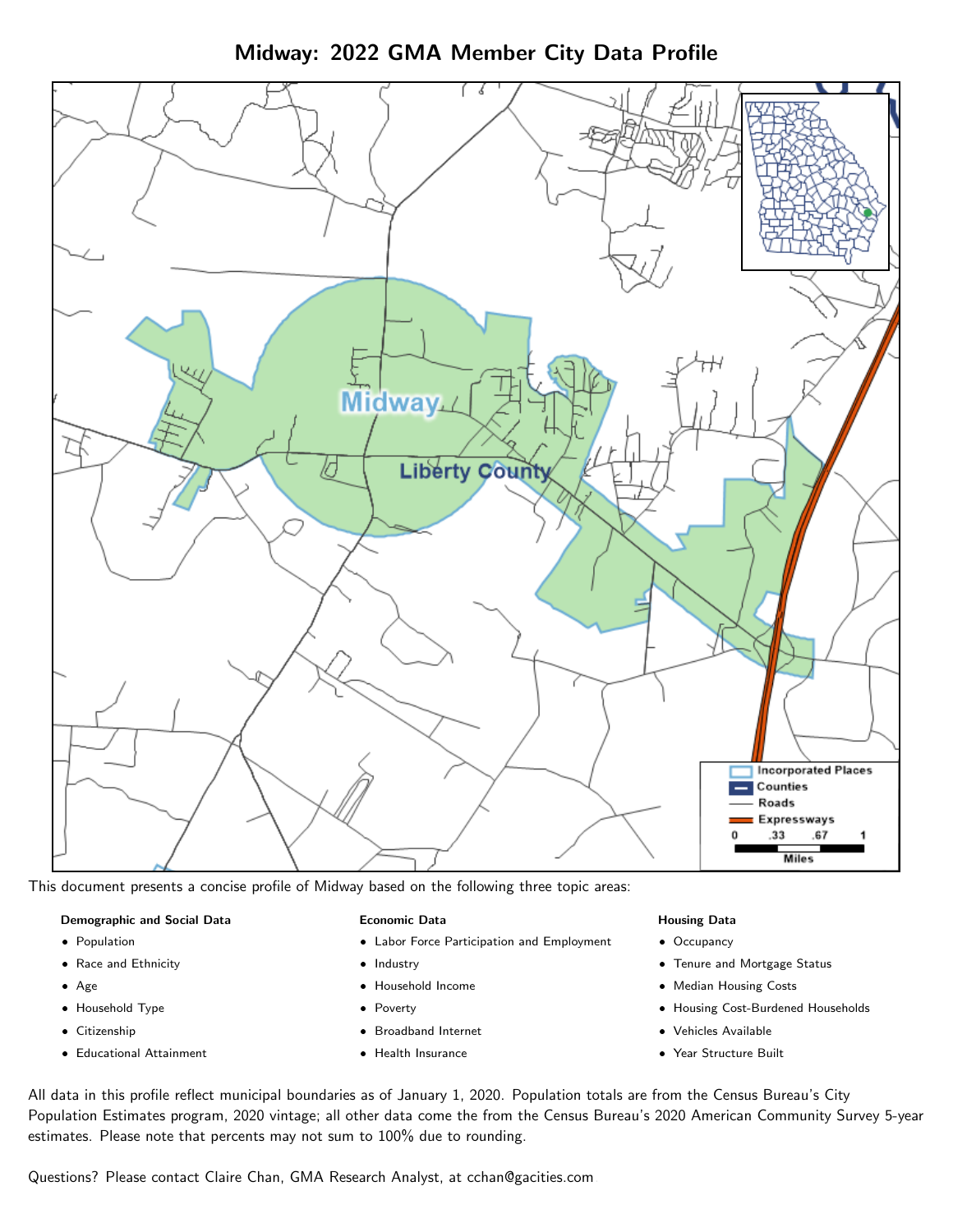# Midway: Demographic and Social





**Citizenship** 



Source: American Community Survey, 2020 5-year estimates, table B05002 Source: American Community Survey, 2020 5-year estimates, table B15002

### Race and Ethnicity



Source: U.S. Census Bureau, City Population Estimates, 2020 vintage Source: American Community Survey, 2020 5-year estimates, table B03002

## Household Type



Source: American Community Survey, 2020 5-year estimates, table B01001 Source: American Community Survey, 2020 5-year estimates, table B11001

#### Educational Attainment



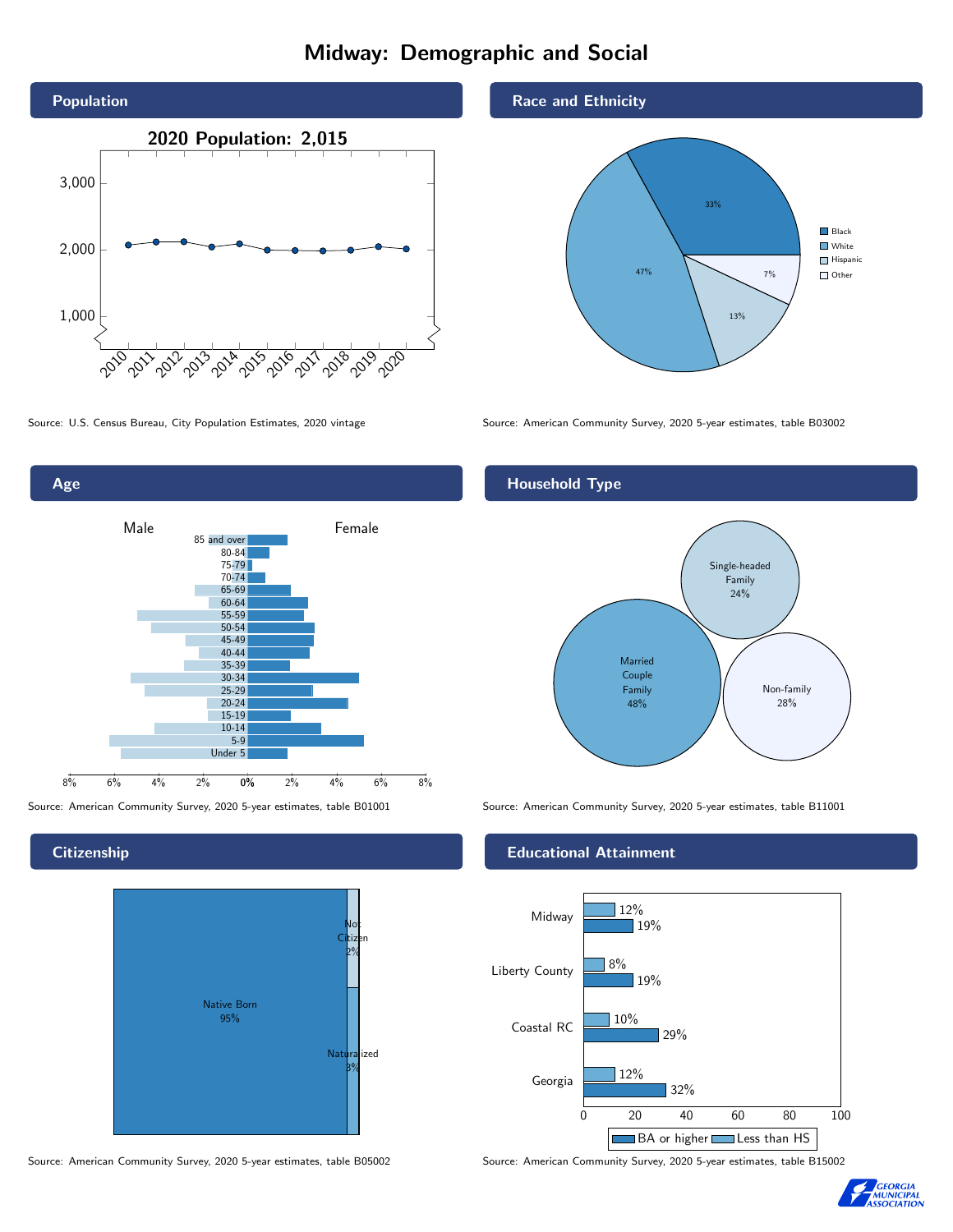# Midway: Economic



Source: American Community Survey, 2020 5-year estimates, table B23001 Note: Unemployment rate is based upon the civilian labor force.



Source: American Community Survey, 2020 5-year estimates, tables B19013 and B19025 Source: American Community Survey, 2020 5-year estimates, table B17010



Source: American Community Survey, 2020 5-year estimates, table B28002 Source: American Community Survey, 2020 5-year estimates, table B18135

Industry

| Agriculture, forestry, fishing and hunting, and mining      | $0\%$ |
|-------------------------------------------------------------|-------|
| Construction                                                | 7%    |
| Manufacturing                                               | 8%    |
| <b>Wholesale Trade</b>                                      | 2%    |
| Retail Trade                                                | 28%   |
| Transportation and warehousing, and utilities               | 7%    |
| Information                                                 | $0\%$ |
| Finance and insurance, real estate, rental, leasing         | 5%    |
| Professional, scientific, mgt, administrative, waste mgt    | 9%    |
| Educational services, and health care and social assistance | 16%   |
| Arts, entertainment, recreation, accommodation, food        | 10%   |
| service                                                     |       |
| Other services, except public administration                | 5%    |
| Public administration                                       | 3%    |

Source: American Community Survey, 2020 5-year estimates, table C24030

Poverty



#### Health Insurance